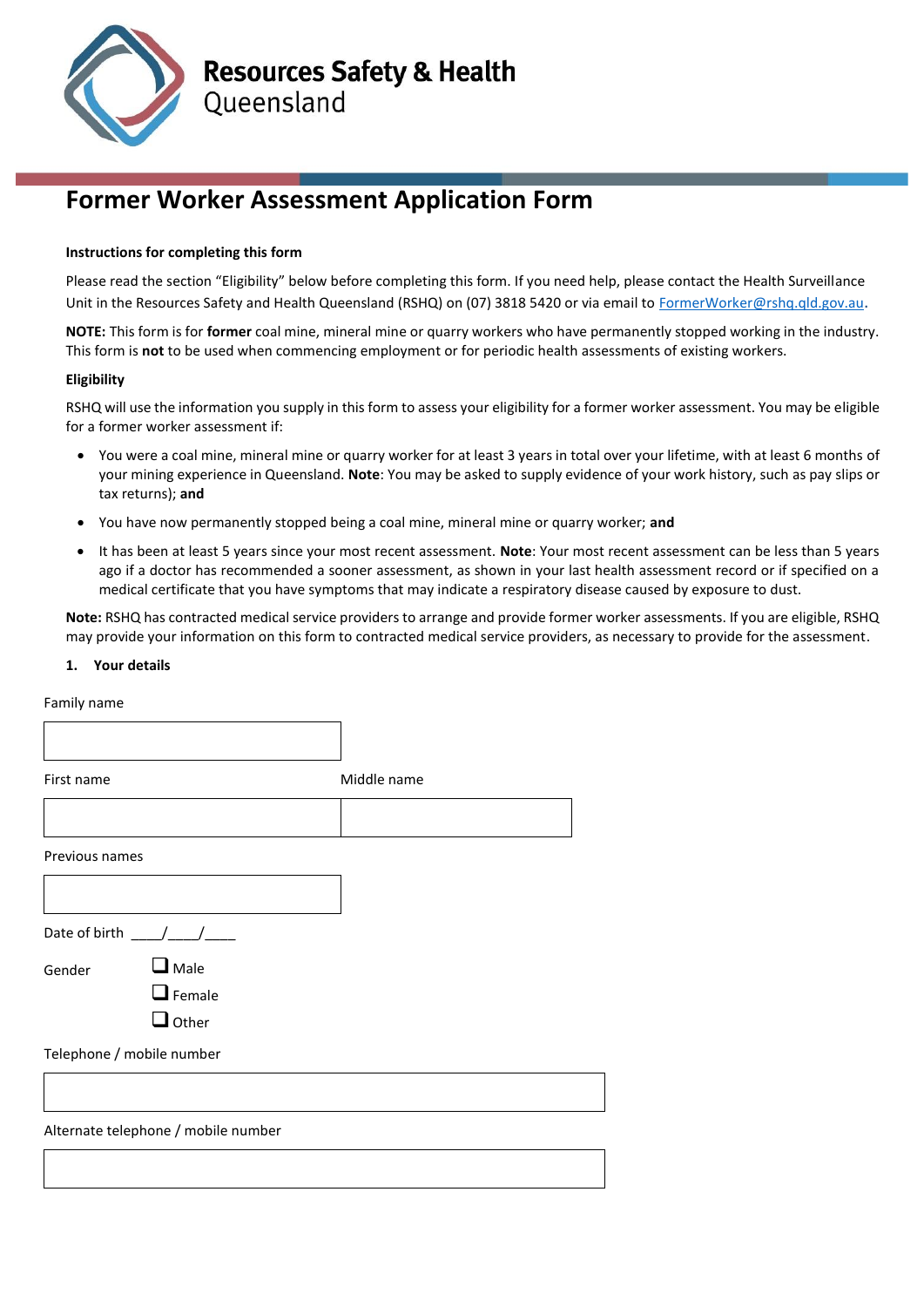#### Email address

#### Home address

Postal address (if different from home)

How do you want us to send you information? *(Please select one)*

- $\Box$  Email
- **D** Post

#### **2. Health assessment history**

| When was your last coal mine worker health assessment or former worker | Year:                              |
|------------------------------------------------------------------------|------------------------------------|
| health assessment?                                                     | 0r                                 |
| (If exact year is unknown give an approximate year)                    | Never undertaken either assessment |

### **3. Work history**

#### **3.1 Coal mines**

| (a) Have you ever worked at a coal mine?                                                                                                               | Yes-Please answer (b) to (f)                 |
|--------------------------------------------------------------------------------------------------------------------------------------------------------|----------------------------------------------|
|                                                                                                                                                        | $No$ –Go to 3.2                              |
| (b) In total, how many years did you work at coal mine/s?                                                                                              |                                              |
| (c) When did you <b>permanently stop</b> working in the coal mining industry?<br>(If exact date is unknown give an approximate date)                   |                                              |
| (d) Have you ever worked in a <b>Queensland</b> coal mine?                                                                                             | $\blacksquare$ Yes-Please answer (e) and (f) |
|                                                                                                                                                        | $No$ -Go to $(g)$                            |
| (e) In total, how many years have you worked in a Queensland coal mine?                                                                                |                                              |
| Name and contact details (if known) of the employer or company you<br>(f)<br>worked for at your last Queensland coal mine?                             | Employer/Company name                        |
| <b>NOTE:</b> RSHQ may ask you to supply further information as evidence of your<br>previous employment in a Queensland coal mine, and may contact your | Contact name                                 |
| previous employer/s to confirm your employment history.                                                                                                | Contact number                               |
|                                                                                                                                                        |                                              |
|                                                                                                                                                        |                                              |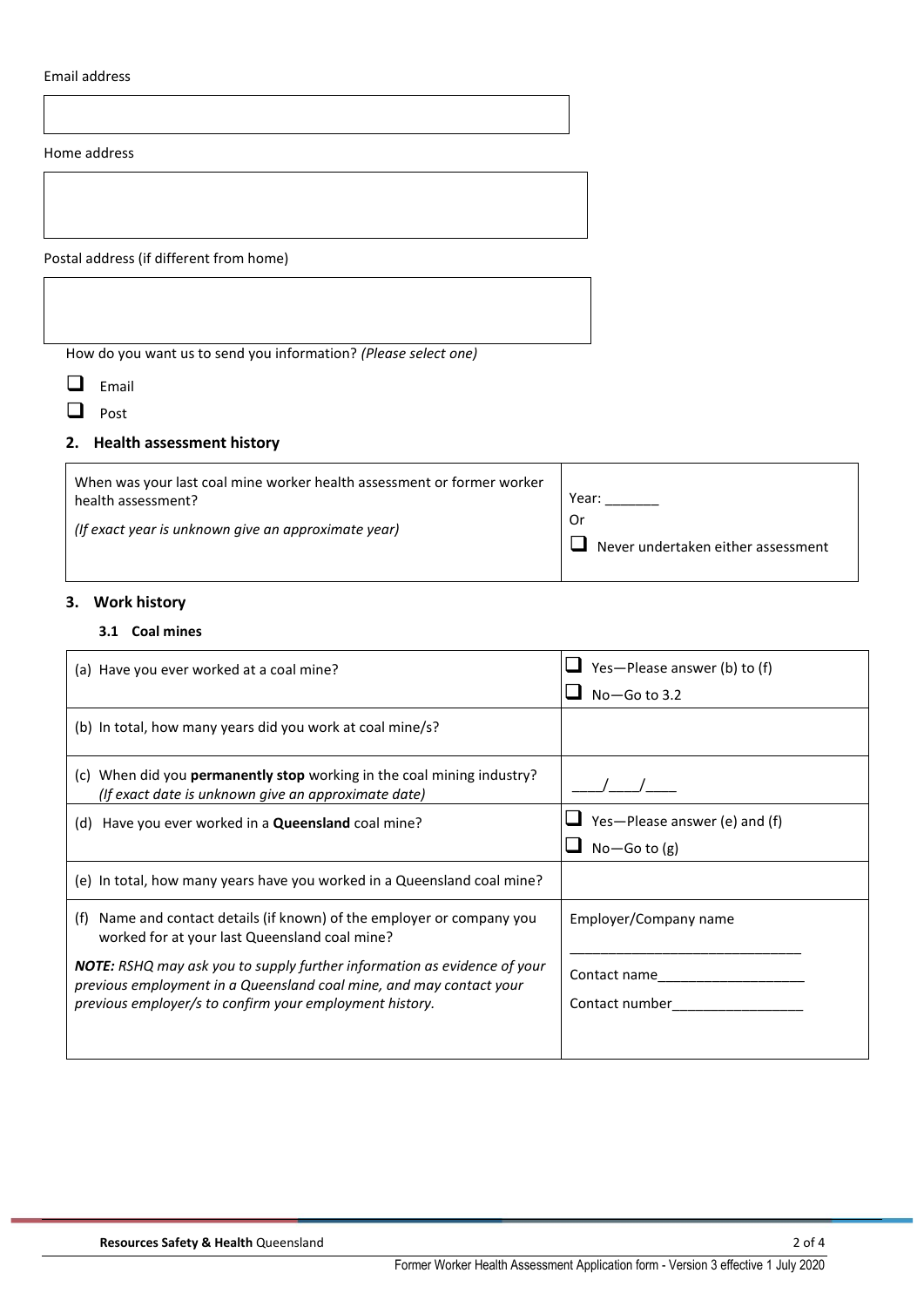| (g) Name, location (e.g. State, Territory or country) and contact details (if<br>known) of your last coal mine employer | Employer/Company name |
|-------------------------------------------------------------------------------------------------------------------------|-----------------------|
|                                                                                                                         | Location              |
|                                                                                                                         | Contact name          |
|                                                                                                                         | Contact number        |
|                                                                                                                         |                       |
|                                                                                                                         |                       |

# **3.2 Minerals mines and quarries**

| (a) Have you ever worked at a minerals mine or quarry?                                                                                                                                                                          | $\Box$ Yes-Please answer (b) to (f)<br>No-Please refer to "Eligibility" above or<br>contact RHSQ to discuss your eligibility. |
|---------------------------------------------------------------------------------------------------------------------------------------------------------------------------------------------------------------------------------|-------------------------------------------------------------------------------------------------------------------------------|
| (b) In total, how many years did you work at a minerals mine or quarry?<br>Please provide evidence that you worked at a minerals mine or quarry<br>for at least 3 years in total.                                               |                                                                                                                               |
| (c) When did you permanently stop working in the minerals mining or<br>quarry industry? (If exact date is unknown give an approximate date)                                                                                     | $\frac{1}{1}$                                                                                                                 |
| (d) Have you ever worked in a Queensland minerals mine or quarry?                                                                                                                                                               | $\Box$ Yes-Please answer (e) and (f)<br>$No$ -Go to $(g)$                                                                     |
| (e) In total, how many years have you worked in a Queensland minerals<br>mine or quarry? Please provide evidence that you worked at a<br>Queensland minerals mine or quarry for at least 6 months in total.                     |                                                                                                                               |
| (f) Name and contact details of the employer or company you worked for<br>at your last Queensland minerals mine or quarry?                                                                                                      | Employer/Company name                                                                                                         |
| <b>NOTE:</b> RSHQ may ask you to supply further information as evidence of your<br>previous employment in a Queensland minerals mine or quarry, and may<br>contact your previous employer/s to confirm your employment history. | Contact name_____________________                                                                                             |
| (g) Name and location (e.g. State, Territory or country) of your last<br>minerals mine or quarry employer                                                                                                                       | Employer/Company name                                                                                                         |
|                                                                                                                                                                                                                                 |                                                                                                                               |
|                                                                                                                                                                                                                                 | Contact name                                                                                                                  |
|                                                                                                                                                                                                                                 | Contact number <b>Exercise 2018</b>                                                                                           |